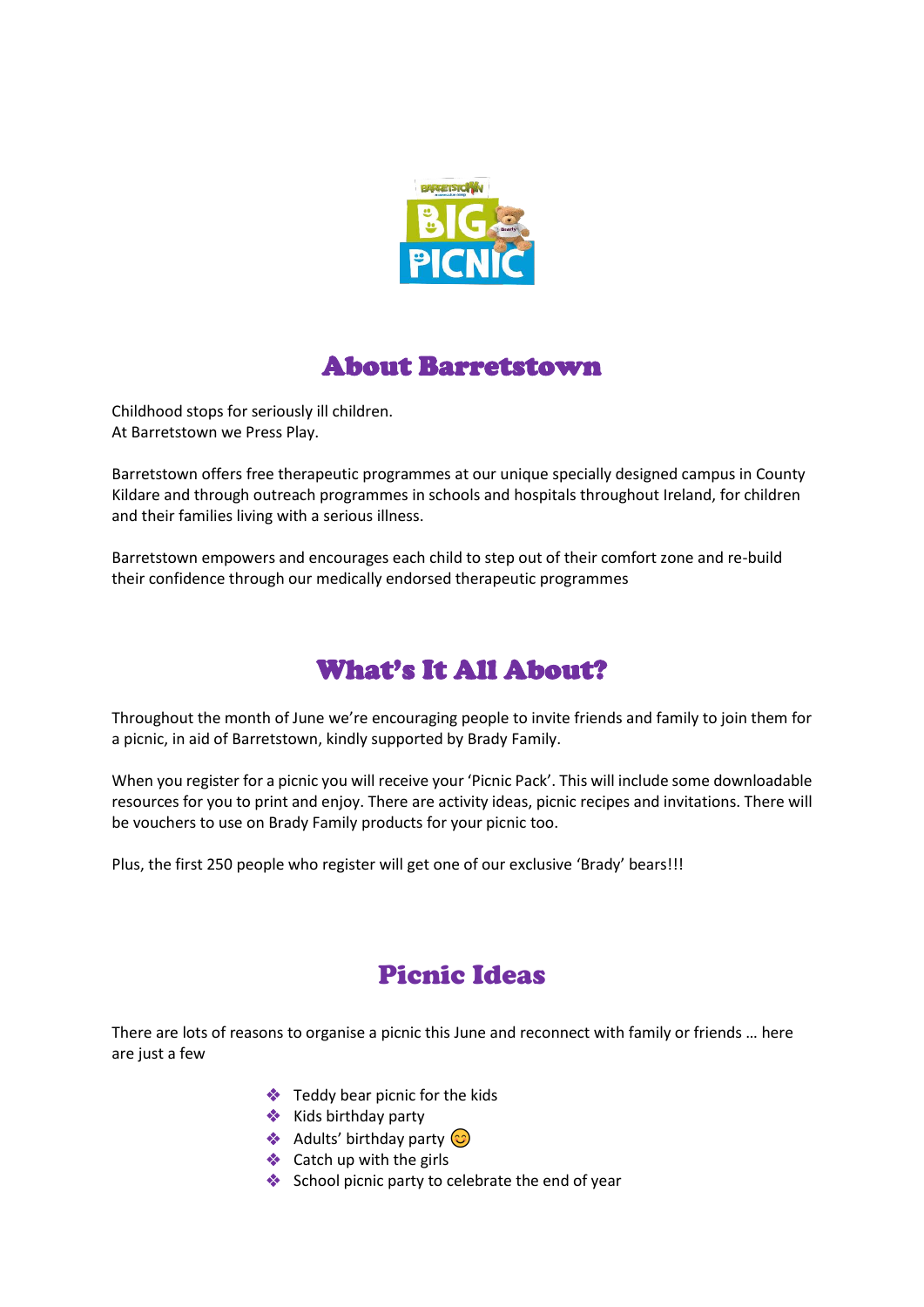- ❖ Get your work gang together for a lunchtime picnic
- ◆ A special occasion such as an anniversary
- ❖ Any excuse really… we all love a good picnic!

## Fundraising tips for all the family!

**Donate to Feel Great** – Invite your friends to a picnic at yours. Ask them to make a €10 donation to attend and you'll supply all the picnic goodies for the day

**Bring your own** – Invite friends and family to a picnic and ask them to all bring something. You all make a donation to support Barretstown & to swap treats

**Donate your birthday** – Whether it's your birthday or your child's birthday, why not host a picnic to celebrate. Instead of presents ask your friends to give the gift of Barretstown to a child with serious illness by making a donation in your name

### JustGiving

Firstly, thank you very much for choosing to support Barretstown, setting up a fundraising page is easy and it means that friends and family can donate on line and you can keep track of sponsorship. Donations will be sent directly to Barretstown bank account. It is the most efficient way to raise funds

Set up a Justgiving Fundraising Page in a few simple steps. We have a Big Picnic Campaign created on Justgiving here:<https://www.justgiving.com/campaign/bigpicnic>

So all you need to do is click on 'Start Fundraising' on the right hand side of the page. Once you've created your page you can share it easily with friends and family on social media, email and text.

Invite people to your Picnic event and ask them to give a donation to attend on your fundraising page. Ask friends and family to share your page across their social media also to help you on your way to reach that fundraising target !

#### Facebook

Create a Fundraising page on Facebook for your picnic event. Invite friends and family to your page and ask them to give a donation for the event and to share across their social channels to support you.

### Instagram

Pop up a story on your Instagram on the day of your picnic. Share images and videos throughout the day. Add some information about Barretstown and why you're hosting a picnic for us.